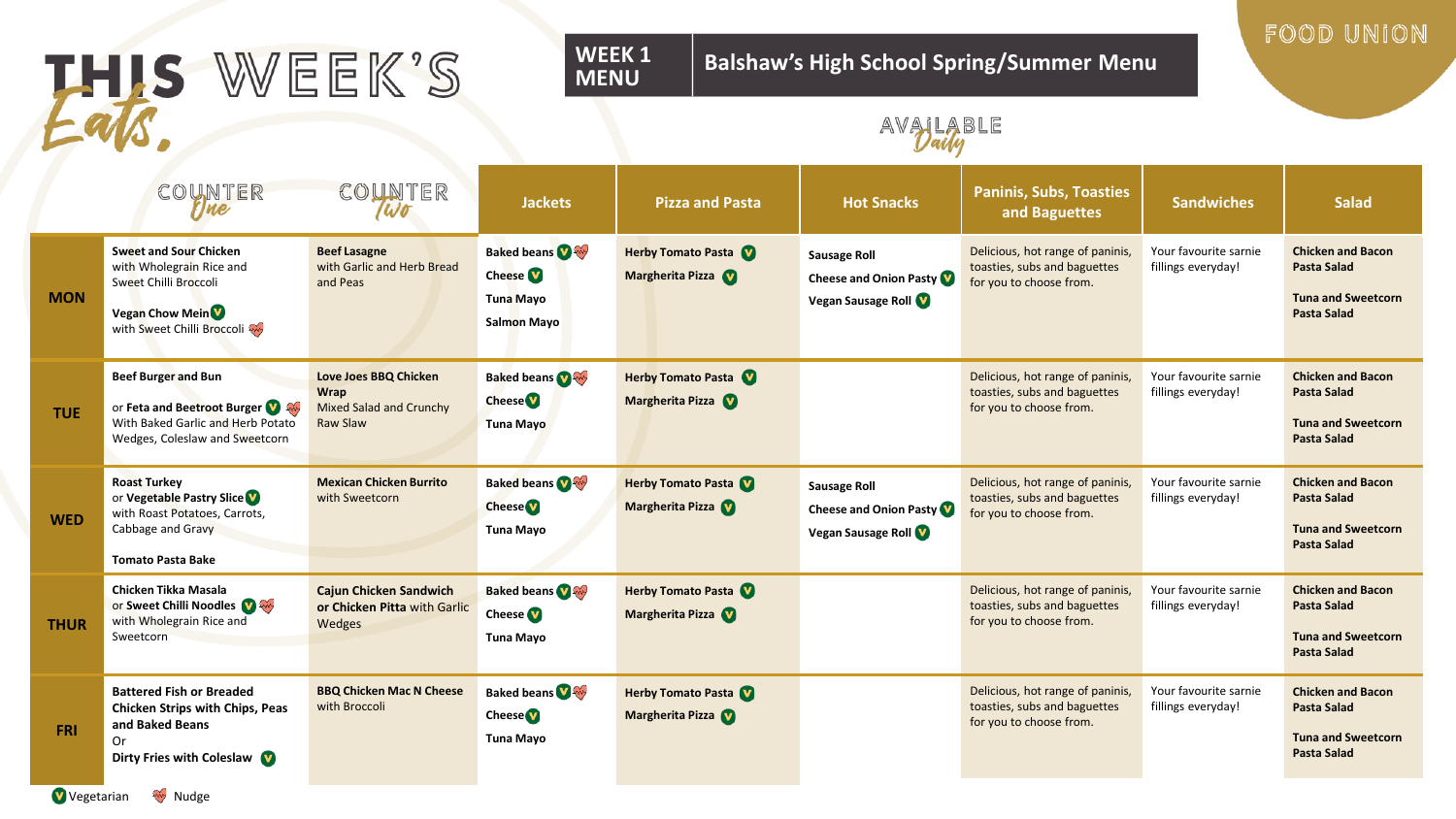| U U         |                                                                                                                                                       |                                                                                            | AVAILABLE                                                  |                                               |                                                                                             |                                                                                             |                                             |                                                                                                   |
|-------------|-------------------------------------------------------------------------------------------------------------------------------------------------------|--------------------------------------------------------------------------------------------|------------------------------------------------------------|-----------------------------------------------|---------------------------------------------------------------------------------------------|---------------------------------------------------------------------------------------------|---------------------------------------------|---------------------------------------------------------------------------------------------------|
|             | COUNTER                                                                                                                                               | COUNTER                                                                                    | <b>Jackets</b>                                             | <b>Pizza and Pasta</b>                        | <b>Hot Snacks</b>                                                                           | <b>Paninis, Subs, Toasties</b><br>and Baguettes                                             | <b>Sandwiches</b>                           | <b>Salad</b>                                                                                      |
| <b>MON</b>  | <b>Mince and Potato Hot Pot</b><br><b>Mashed Potatoes</b><br>with Peas & Gravy<br>Halloumi Kebabs with <b>V</b><br>Wild Rice                          | <b>BBQ Chicken Soft Taco Wrap</b><br>with Mexican Yellow Rice and<br>Sweetcorn             | <b>Baked beans</b><br><b>Cheese</b><br>Tuna Mayo           | <b>Herby Tomato Pasta</b><br>Margherita Pizza |                                                                                             | Delicious, hot range of paninis,<br>toasties, subs and baguettes<br>for you to choose from. | Your favourite sarnie<br>fillings everyday! | <b>Chicken and Bacon</b><br><b>Pasta Salad</b><br><b>Tuna and Sweetcorn</b><br><b>Pasta Salad</b> |
| <b>TUE</b>  | <b>Beef Lasagne or</b><br>Vegetable Lasagne<br>served with Garlic & Herb Bread &<br>Broccoli & Peas                                                   | <b>Love Joes Sweet Maple</b><br><b>Chicken Wrap</b><br>Mixed Salad and Crunchy Raw<br>Slaw | <b>Baked beans</b><br>Cheese <b>V</b><br>Tuna Mayo         | <b>Herby Tomato Pasta</b><br>Margherita Pizza |                                                                                             | Delicious, hot range of paninis,<br>toasties, subs and baguettes<br>for you to choose from. | Your favourite sarnie<br>fillings everyday! | <b>Chicken and Bacon</b><br><b>Pasta Salad</b><br><b>Tuna and Sweetcorn</b><br><b>Pasta Salad</b> |
| <b>WED</b>  | Roast Pork with Stuffing & Apple or<br>Cheese & Potato Pie<br>with Roast Potatoes, Carrots,<br>Cabbage and Gravy<br>Tomato and Pasta Bake             | <b>Beef Burger</b><br>with Garlic and Herb Potato<br><b>Wedges and Coleslaw</b>            | <b>Baked beans OF</b><br><b>Cheese</b><br><b>Tuna Mayo</b> | Herby Tomato Pasta<br>Margherita Pizza        | <b>Sausage Roll</b><br><b>Cheese and Onion Pasty V</b><br>Vegan Sausage Roll                | Delicious, hot range of paninis,<br>toasties, subs and baguettes<br>for you to choose from. | Your favourite sarnie<br>fillings everyday! | <b>Chicken and Bacon</b><br><b>Pasta Salad</b><br><b>Tuna and Sweetcorn</b><br><b>Pasta Salad</b> |
| <b>THUR</b> | Cajun Chicken Sandwich or Chicken<br>Pitta with Garlic Wedges<br><b>Blackeye Bean Veggie Burger W</b><br>with Fajita Wedges, Corn Slaw &<br>Sweetcorn | Chicken Tikka Masala<br>with Wholegrain Rice and<br>Cucumber Raita & Naan Bread            | Baked beans<br><b>Cheese</b><br><b>Tuna Mayo</b>           | <b>Herby Tomato Pasta</b><br>Margherita Pizza |                                                                                             | Delicious, hot range of paninis,<br>toasties, subs and baguettes<br>for you to choose from. | Your favourite sarnie<br>fillings everyday! | <b>Chicken and Bacon</b><br><b>Pasta Salad</b><br><b>Tuna and Sweetcorn</b><br><b>Pasta Salad</b> |
| <b>FRI</b>  | <b>Battered Fish</b><br><b>Breaded Chicken Strips</b><br>Vegan Sausage Roll<br>with Chips, Baked Beans and Peas                                       | <b>Chicken Burrito</b><br>with Broccoli                                                    | <b>Baked beans</b><br>Cheese <b>V</b><br><b>Tuna Mayo</b>  | <b>Herby Tomato Pasta</b><br>Margherita Pizza | <b>Sausage Roll</b><br>Cheese and Onion Pasty V<br>$\mathbf v$<br><b>Vegan Sausage Roll</b> | Delicious, hot range of paninis,<br>toasties, subs and baguettes<br>for you to choose from. | Your favourite sarnie<br>fillings everyday! | <b>Chicken and Bacon</b><br><b>Pasta Salad</b><br><b>Tuna and Sweetcorn</b><br><b>Pasta Salad</b> |

# THIS WEEK'S

### **WEEK 2 MENU**

## **Balshaw's High School Spring/Summer Menu**

FOOD UNION

Vegetarian W Nudge